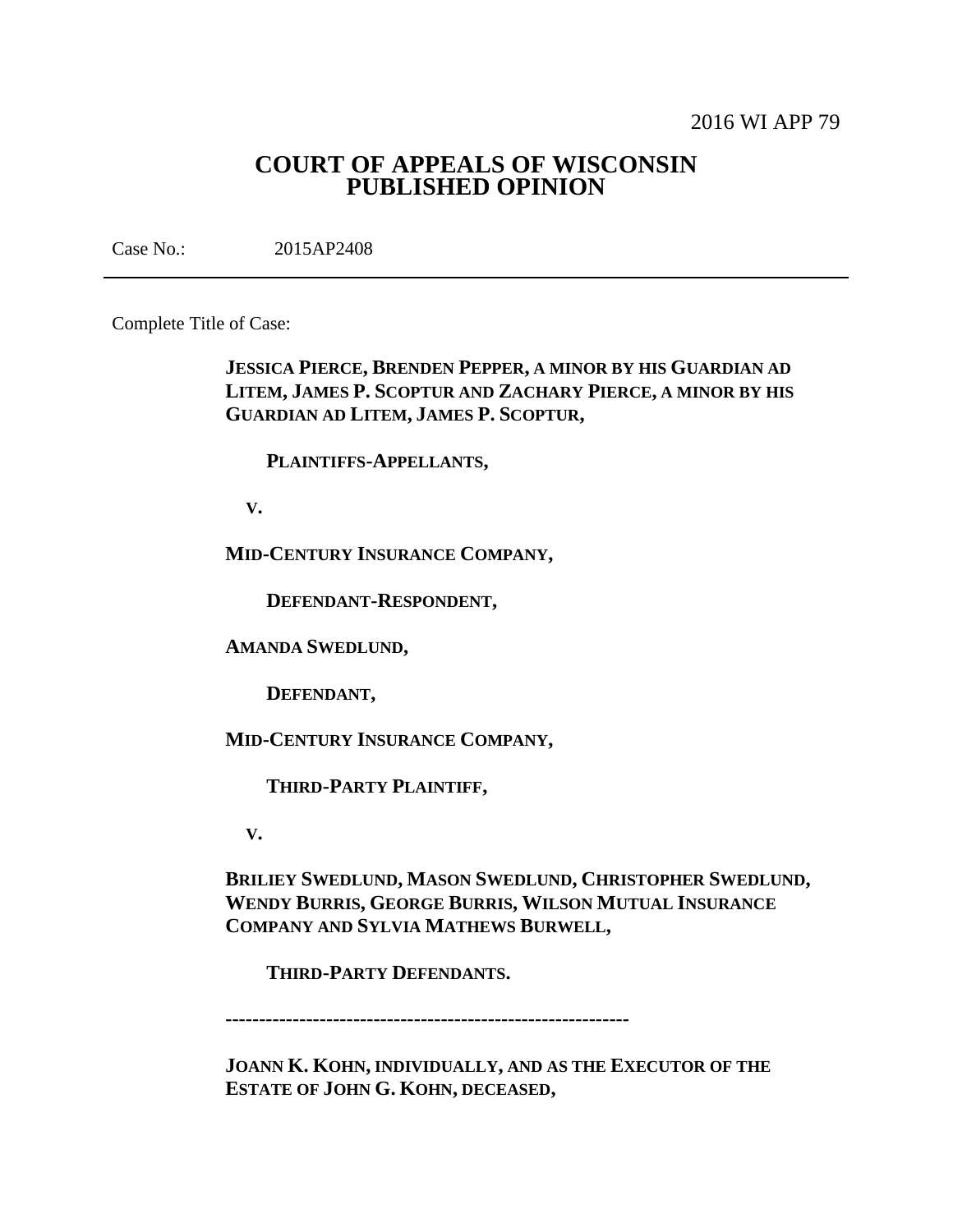# **PLAINTIFF,**

 **V.**

# **FARMERS UNION MUTUAL INSURANCE COMPANY, MID-CENTURY INSURANCE COMPANY AND AMANDA SWEDLUND,**

# **DEFENDANTS.**

| <b>Opinion Filed:</b>       | September 29, 2016                                                                                                                                            |
|-----------------------------|---------------------------------------------------------------------------------------------------------------------------------------------------------------|
| <b>Submitted on Briefs:</b> | August 12, 2016                                                                                                                                               |
| <b>JUDGES:</b>              | Lundsten, Sherman and Blanchard, JJ.                                                                                                                          |
| Appellant                   | On behalf of the plaintiffs-appellants, the cause was submitted on the                                                                                        |
| ATTORNEYS:                  | briefs of <i>James P. Scoptur</i> of <i>Aiken &amp; Scoptur</i> , <i>S.C.</i> , Milwaukee.                                                                    |
| Respondent<br>ATTORNEYS:    | On behalf of the defendant-respondent, the cause was submitted on the<br>brief of John A. Kramer and Michael J. Roman of Klinner Kramer Shull<br>LLP, Wausau. |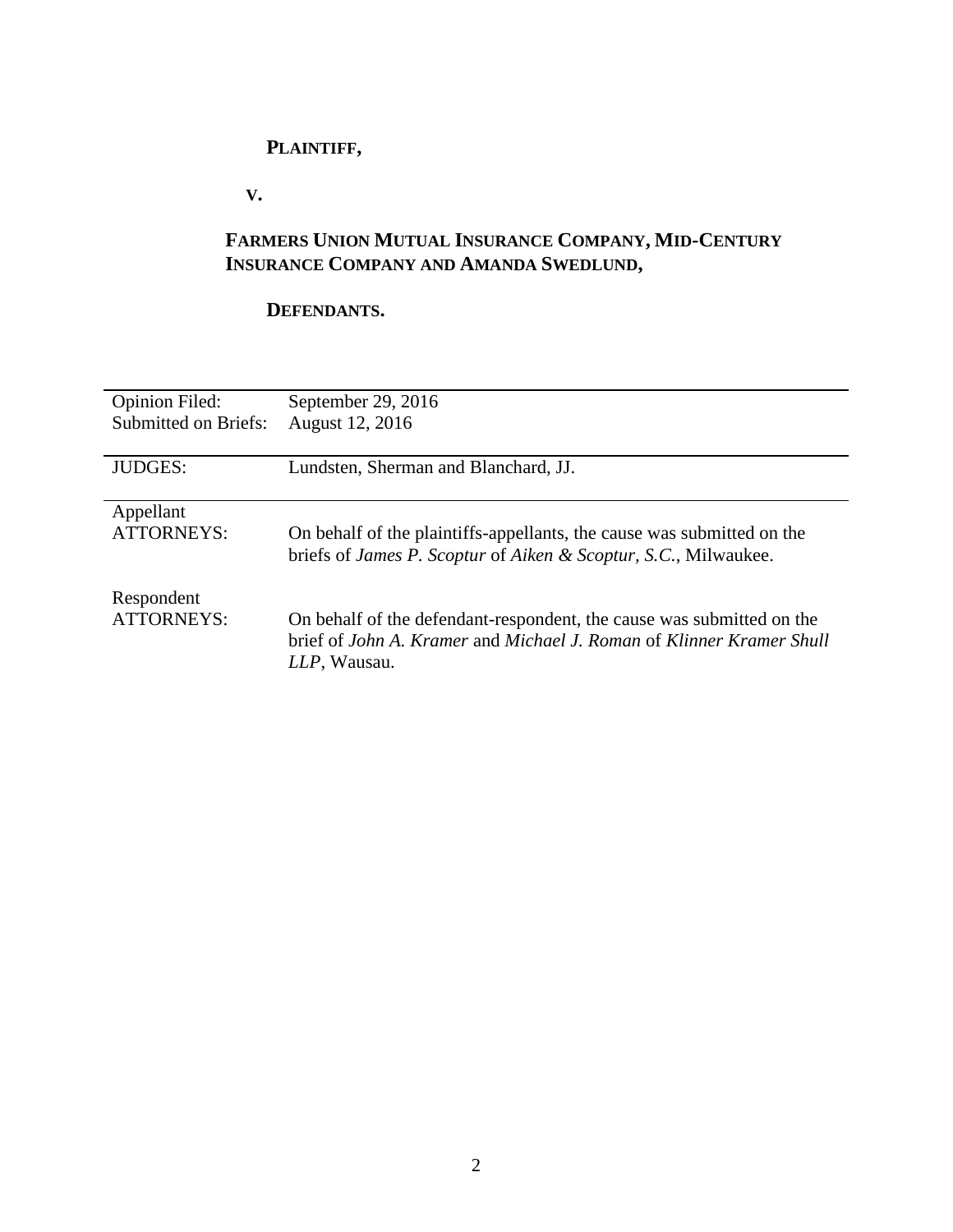## 2016 WI App 79

## **COURT OF APPEALS DECISION DATED AND FILED**

### **September 29, 2016**

**Diane M. Fremgen Clerk of Court of Appeals**

#### **NOTICE**

**This opinion is subject to further editing. If published, the official version will appear in the bound volume of the Official Reports.** 

**A party may file with the Supreme Court a petition to review an adverse decision by the Court of Appeals.** *See* **WIS. STAT. § 808.10 and RULE 809.62.** 

**Appeal No. 2015AP2408 Cir. Ct. Nos. 2014CV68 2014CV71 STATE OF WISCONSIN IN COURT OF APPEALS**

**JESSICA PIERCE, BRENDEN PEPPER, A MINOR BY HIS GUARDIAN AD LITEM, JAMES P. SCOPTUR AND ZACHARY PIERCE, A MINOR BY HIS GUARDIAN AD LITEM, JAMES P. SCOPTUR,**

#### **PLAINTIFFS-APPELLANTS,**

 **V.**

**MID-CENTURY INSURANCE COMPANY,**

 **DEFENDANT-RESPONDENT,**

**AMANDA SWEDLUND,**

 **DEFENDANT,**

**MID-CENTURY INSURANCE COMPANY,**

 **THIRD-PARTY PLAINTIFF,**

 **V.**

**BRILIEY SWEDLUND, MASON SWEDLUND, CHRISTOPHER SWEDLUND, WENDY BURRIS, GEORGE BURRIS, WILSON MUTUAL INSURANCE COMPANY AND SYLVIA MATHEWS BURWELL,**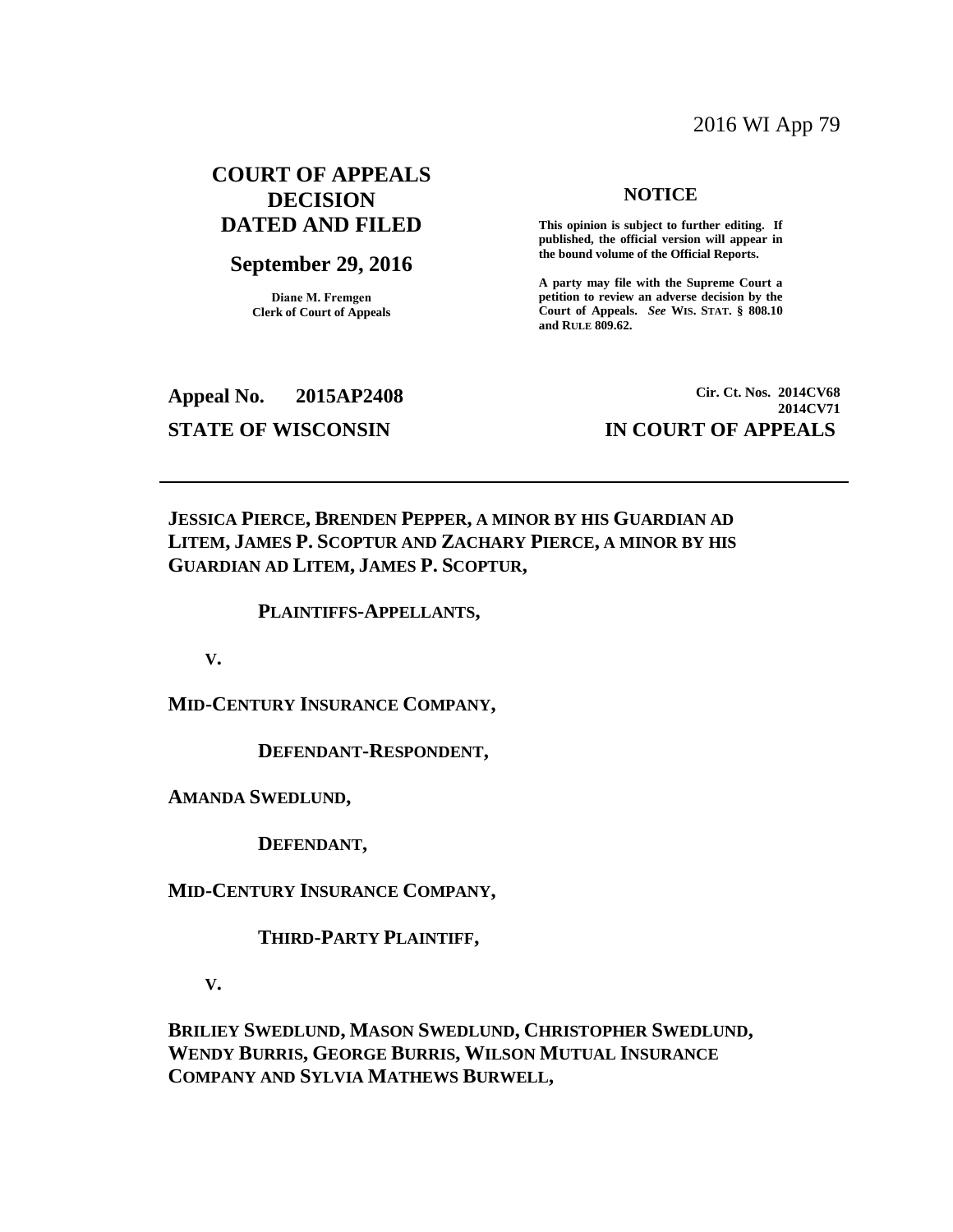#### **THIRD-PARTY DEFENDANTS.**

**------------------------------------------------------------**

## **JOANN K. KOHN, INDIVIDUALLY, AND AS THE EXECUTOR OF THE ESTATE OF JOHN G. KOHN, DECEASED,**

#### **PLAINTIFF,**

 **V.**

## **FARMERS UNION MUTUAL INSURANCE COMPANY, MID-CENTURY INSURANCE COMPANY AND AMANDA SWEDLUND,**

 **DEFENDANTS.**

APPEAL from an order of the circuit court for Green County: THOMAS J. VALE, Judge. *Affirmed*.

Before Lundsten, Sherman and Blanchard, JJ.

¶1 LUNDSTEN, J. This appeal relates to the enforceability of an automobile insurance policy provision that is part of the policy's definition of an underinsured motor vehicle. As pertinent here, this provision has the effect of excluding passengers of an insured's vehicle from the policy's underinsured motorist (UIM) coverage when the insured driver was at fault and was operating a vehicle insured by the policy's liability coverage. The main purpose of this exclusion, as explained below, is to prevent a policy's UIM coverage from acting as supplementary liability coverage under the same policy.

¶2 The appellants here were injured while passengers in a vehicle insured by a policy containing this exclusion. The insurer, Mid-Century Insurance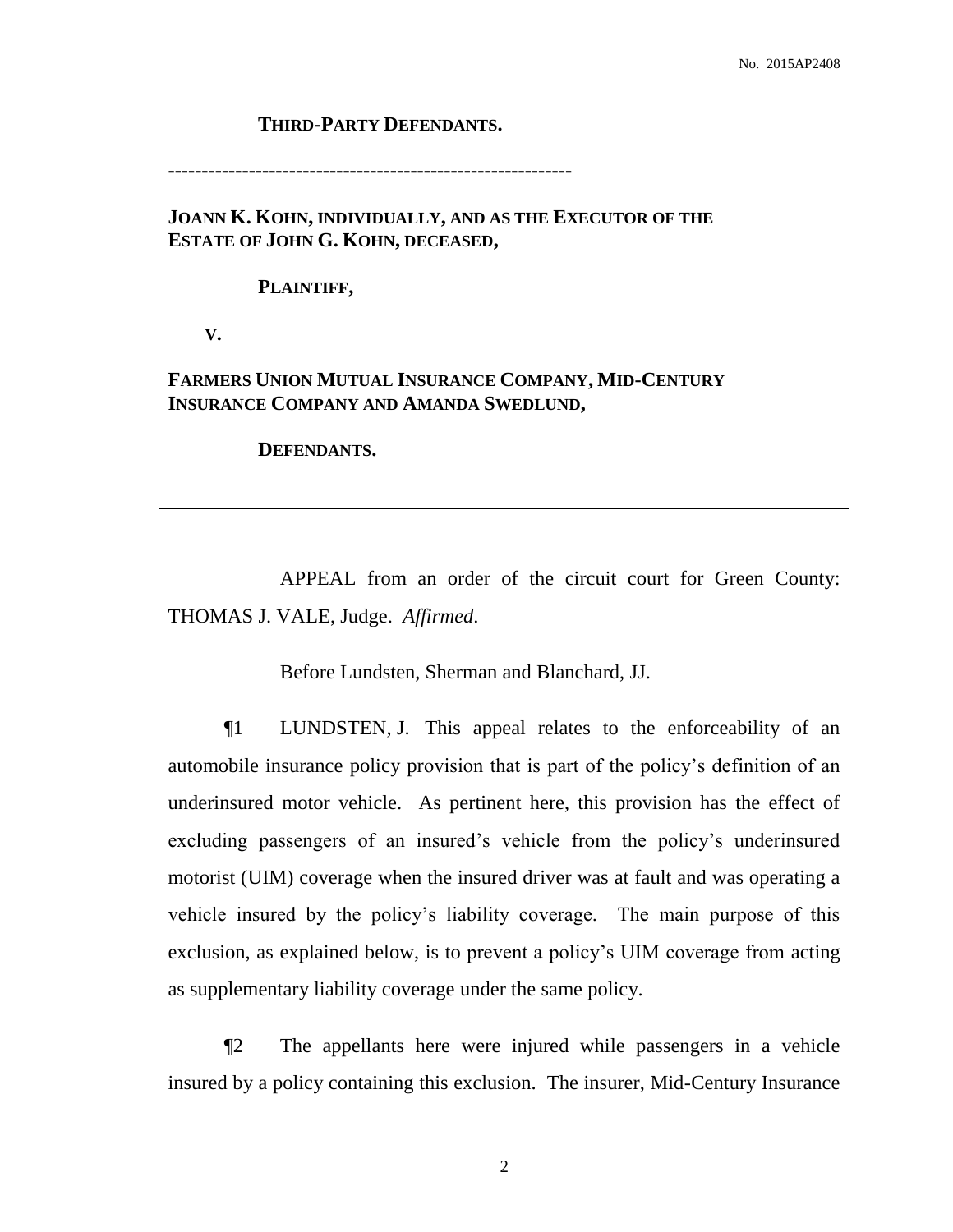Company, denied UIM coverage based on the exclusion. The issue here is whether provisions in Wisconsin's omnibus automobile insurance statute, WIS. STAT. § 632.32(5)(e) and (6)(b)2.a., prohibit or allow the exclusion.<sup>1</sup> Like the circuit court, we resolve this issue against the appellant passengers. Accordingly, we affirm the court's order dismissing the passengers' claims for UIM coverage.

#### *Background*

¶3 The pertinent facts are not in dispute. Appellants Jessica Pierce, Zachary Pierce, and Brenden Pepper (collectively "the passengers") were passengers in a vehicle driven by Amanda Swedlund. The vehicle was involved in a multi-vehicle accident resulting in a fatality and serious injuries to numerous individuals, including the passengers.

¶4 Swedlund was insured under an automobile policy underwritten by Mid-Century Insurance Company. The policy included liability coverage and UIM coverage, with limits of \$500,000 on each.

¶5 The passengers filed a lawsuit against Swedlund and Mid-Century, alleging that Swedlund's negligence played a role in the accident and seeking coverage under her policy. Others involved in the accident also made claims against Swedlund and Mid-Century.

¶6 Mid-Century paid out the \$500,000 liability limit, which was apportioned among the passengers and others. The passengers' share of the \$500,000 liability payment was insufficient to compensate them for all of their

 $\overline{a}$ 

<sup>&</sup>lt;sup>1</sup> All references to the Wisconsin Statutes are to the 2013-14 version.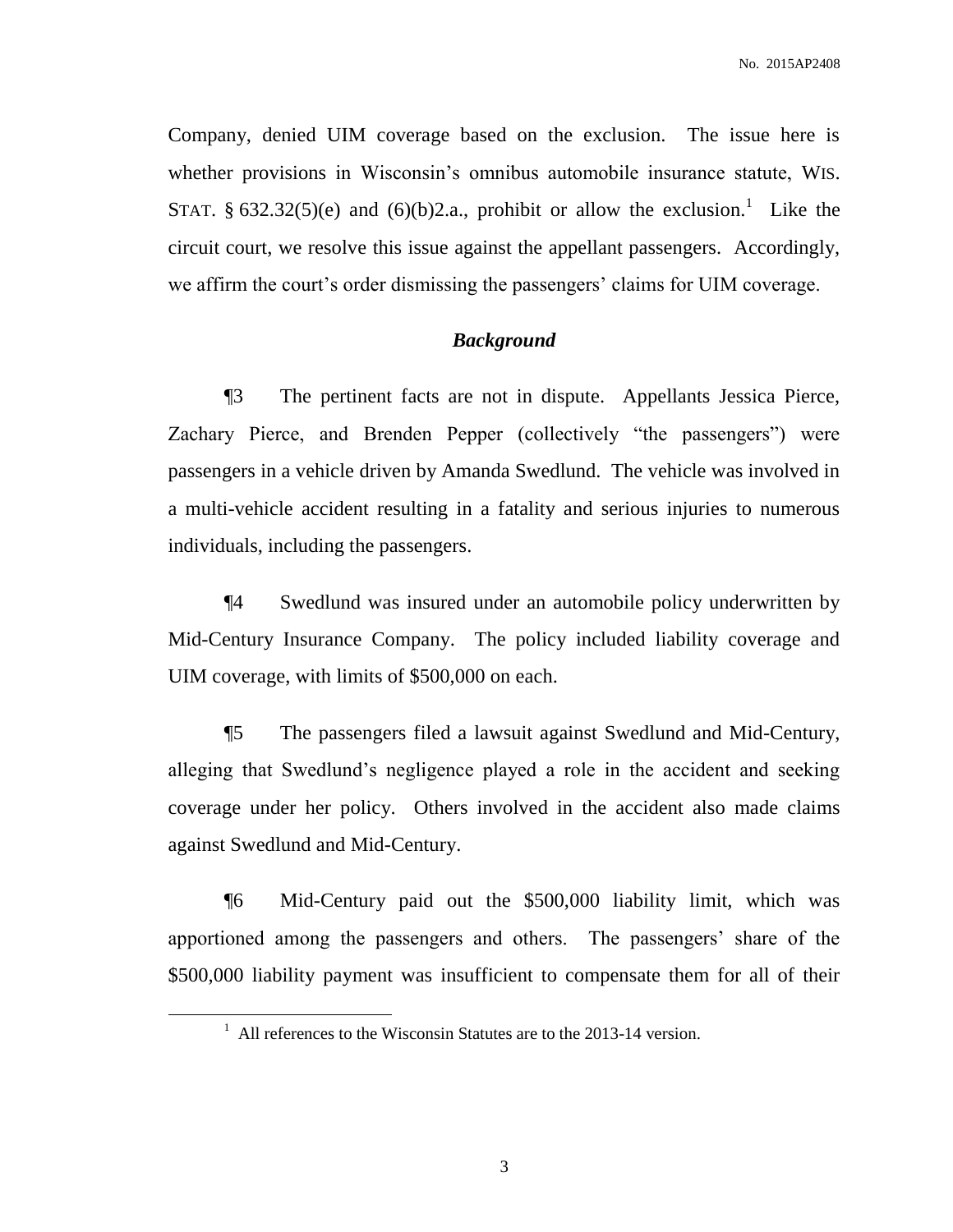alleged injuries, however, so they made additional claims for UIM coverage under Swedlund's policy. Looking solely to the policy's grant of UIM coverage, the passengers appeared to be eligible for UIM coverage:

> We will pay all sums which an **insured person** is legally entitled to recover as **damages** from the owner or operator of an **underinsured motor vehicle** because of **bodily injury** sustained by the **insured person**.

(Bold type in policy.) $^{2}$ 

 $\overline{a}$ 

¶7 Mid-Century, however, contended that the exclusion at issue here barred the passengers' UIM coverage claims. The exclusion is part of the policy definition of an underinsured motor vehicle. The definition provides, as most pertinent here:

> An **underinsured motor vehicle** does not include a land motor vehicle:

(a) insured under the liability coverage of this policy ….

¶8 The passengers argued that the exclusion was unenforceable under the omnibus statute, WIS. STAT. § 632.32. Mid-Century responded that the exclusion was not statutorily prohibited.

¶9 The circuit court agreed with Mid-Century. Accordingly, the court dismissed the passengers' UIM coverage claims. The passengers appeal.

<sup>2</sup> "**Insured person**" under the policy's UIM coverage includes any person "**occupying your insured car**."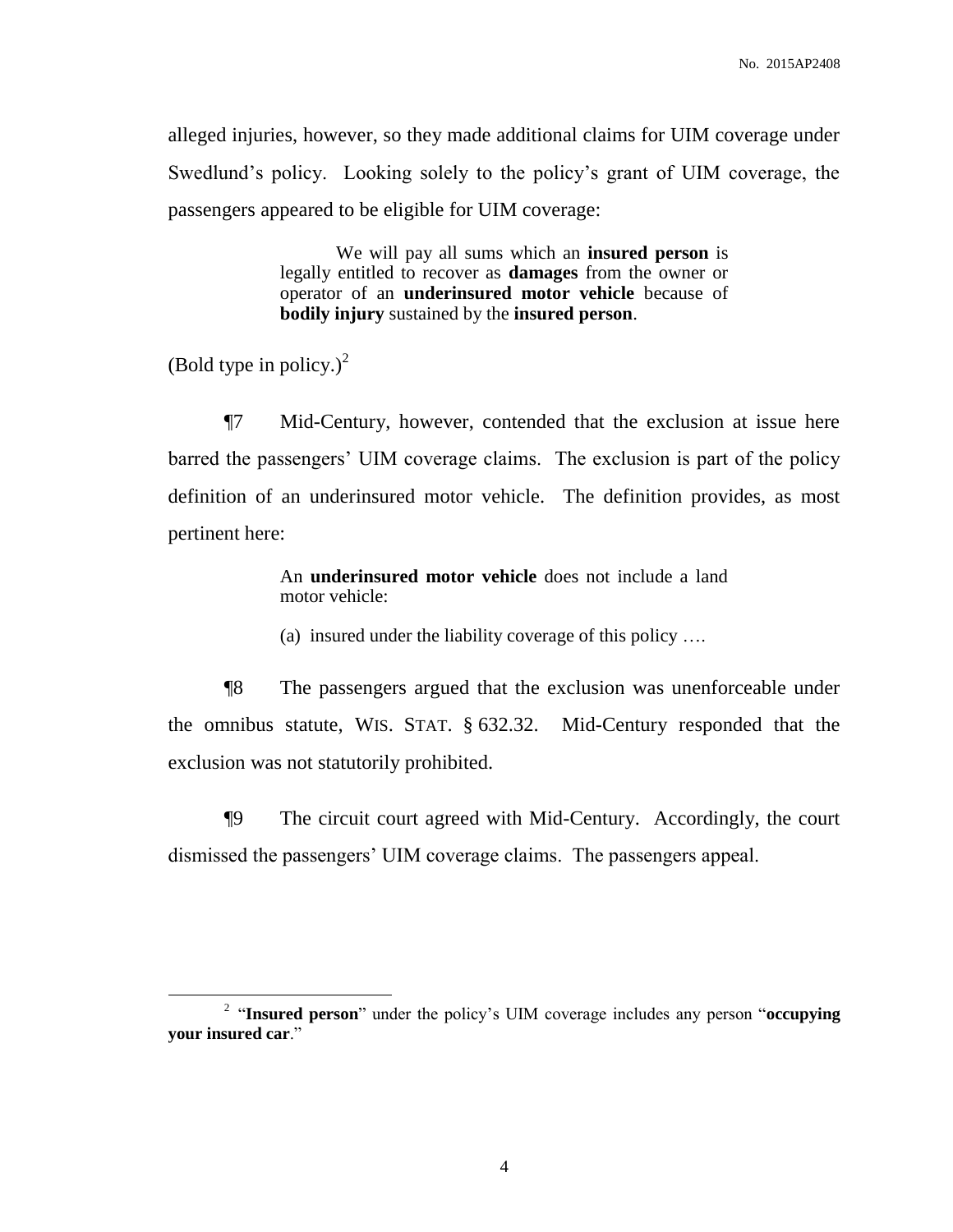### *Discussion*

¶10 The question presented here is whether the exclusion, barring UIM coverage under the circumstances in this case, is prohibited under WIS. STAT. § 632.32(5)(e) and (6)(b)2.a. This is an issue of first impression.<sup>3</sup>

¶11 Addressing this issue requires the interpretation and application of statutory as well as policy language to undisputed facts. These are questions of law for de novo review. *Welin v. American Family Mut. Ins. Co.*, 2006 WI 81, ¶16, 292 Wis. 2d 73, 717 N.W.2d 690.

¶12 The parties disagree on the interaction of two subsections of the omnibus statute as applied here. In arguing that the exclusion is prohibited by the statute, the passengers rely on WIS. STAT. § 632.32(6)(b)2.a., which provides:

> (b) No policy may exclude from the coverage afforded or benefits provided:

> > ….

 $\overline{a}$ 

2.a. Any person who is a named insured or passenger in or on the insured vehicle, with respect to bodily injury, sickness or disease, including death resulting therefrom, to that person.

 $3$  Both before the circuit court and on appeal, the passengers additionally have argued that the exclusion is ambiguous and, thus, should be interpreted in favor of the passengers to permit UIM coverage. To the extent we understand the argument, it is patently meritless. The passengers assert that there is ambiguity because the exclusion "directly contradicts" the initial grant of UIM coverage. But we see no arguable contradiction. The exclusion does not completely undo the initial grant of UIM coverage. Rather, as is commonly true with exclusions, the exclusion here limits the initial grant of coverage. In arguing that there is ambiguity, the passengers appear to falsely equate this common situation with the quite different situation in which an exclusion or other policy provision wholly negates an initial grant of coverage.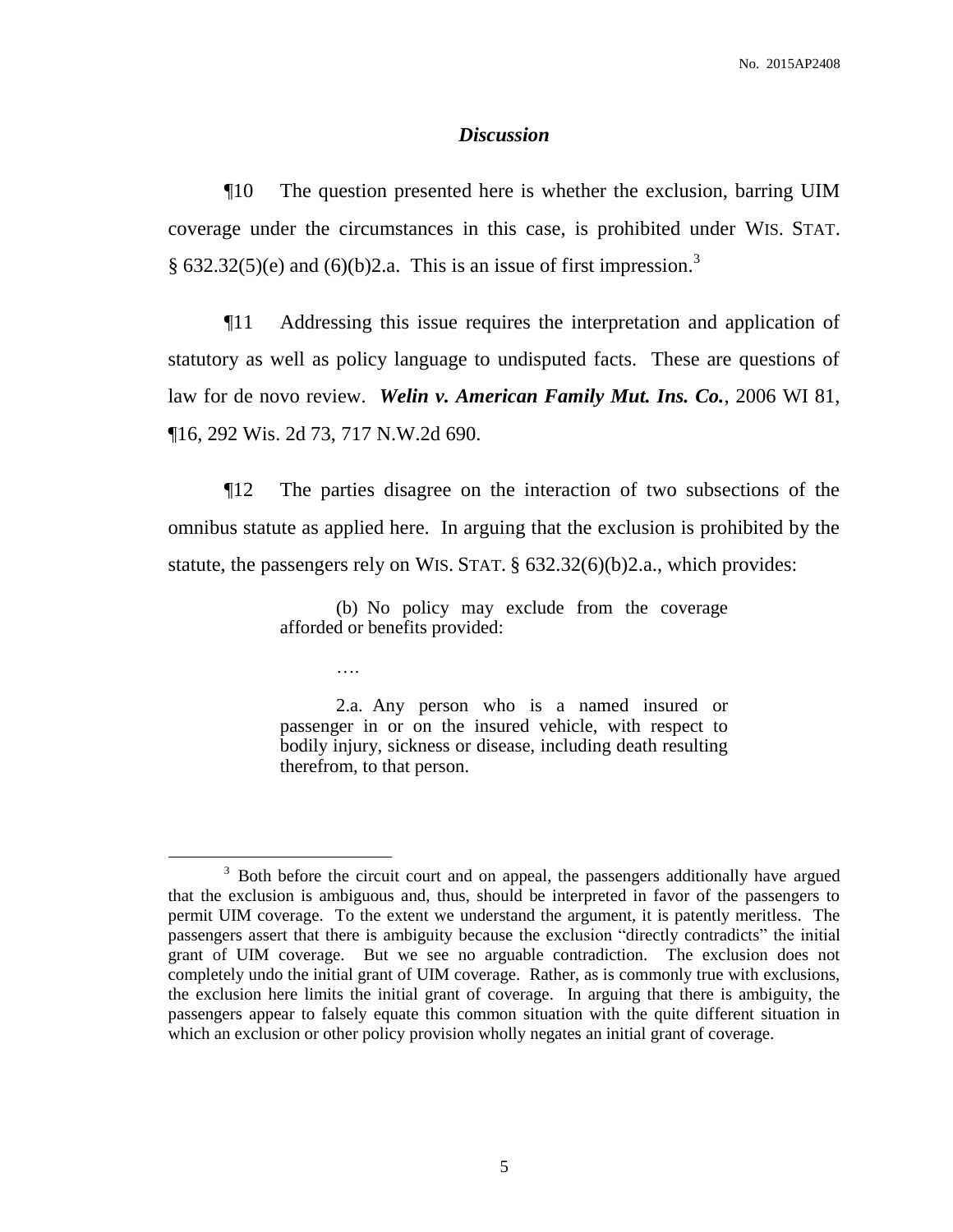The passengers argue, as we understand it, that the exclusion here violates this subsection by excluding passengers from UIM coverage with respect to bodily injury.

 $\P$ 13 Mid-Century, in contrast, relies on WIS. STAT. § 632.32(5)(e). Section  $632.32(5)(e)$  includes a savings provision that allows the enforcement of certain exclusions that would otherwise be prohibited by § 632.32(6). Section 632.32(5)(e) provides:

> A policy may provide for exclusions not prohibited by sub. (6) or other applicable law.<sup>4</sup> Such exclusions are *effective even if incidentally to their main purpose they exclude persons, uses or coverages that could not be directly excluded under sub. (6)(b)*.

(Emphasis and footnote added.) Mid-Century argues that the exclusion is saved by § 632.32(5)(e) because the exclusion excludes passengers only incidentally to the exclusion's main purpose.

¶14 As we shall see, we agree with Mid-Century and decide this case based on the savings provision in WIS. STAT. § 632.32(5)(e). First, however, we pause to explain why we assume, without deciding, that the exclusion would otherwise be prohibited by § 632.32(6).

 $\P$ 15 As noted, WIS. STAT. § 632.32(6)(b)2.a. speaks expressly in terms of exclusions from policy coverage or benefits "with respect to bodily injury, sickness or disease, including death resulting therefrom"; it does *not* expressly speak in terms of exclusions for categories of coverage such as liability coverage

 $\overline{a}$ 

<sup>&</sup>lt;sup>4</sup> The passengers do not argue that "other applicable law" prohibits the exclusion at issue here.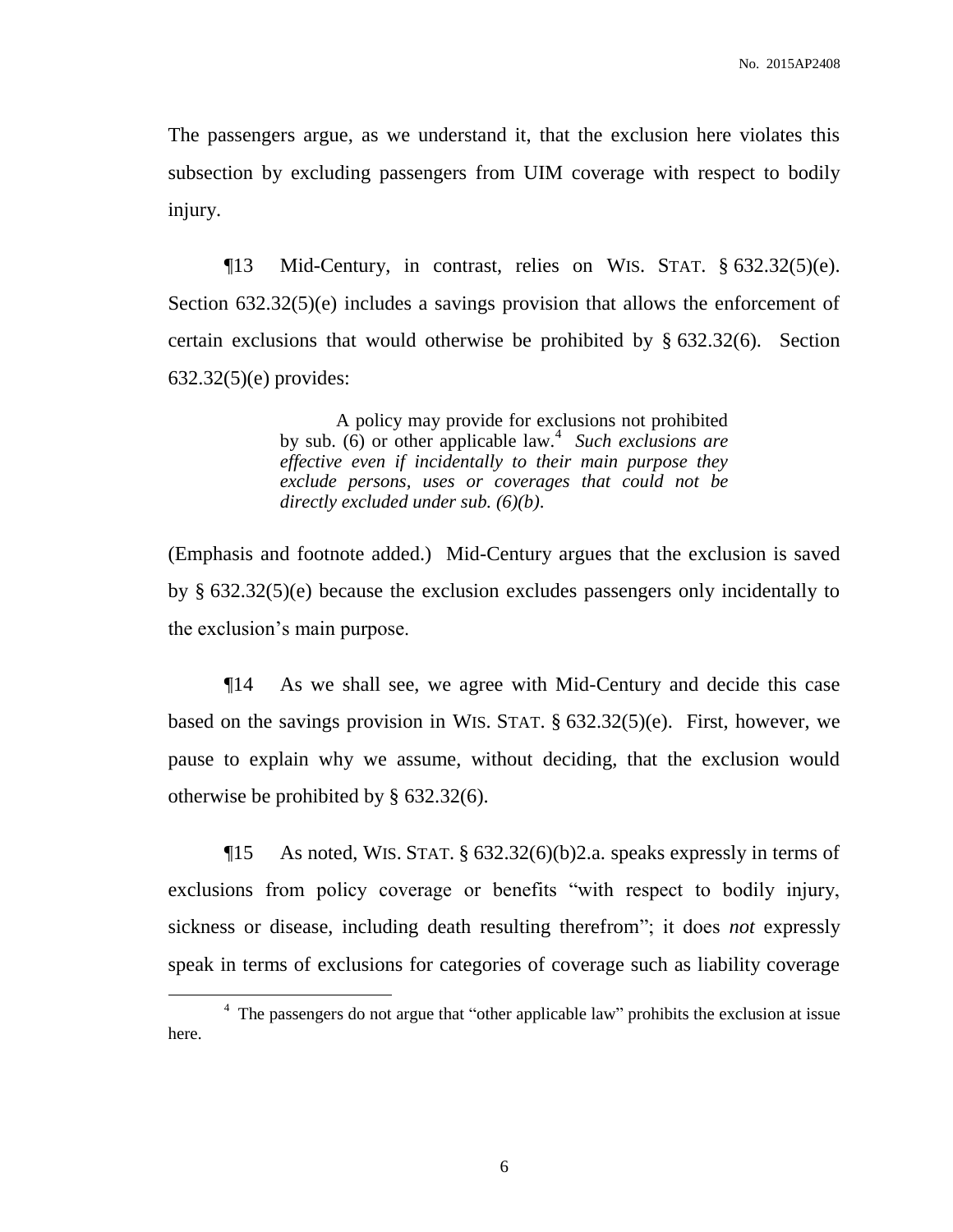or UIM coverage. Here, it is apparent that the passengers must take the position that  $§ 632.32(6)(b)2.a.$  prohibits an exclusion as to UIM coverage for bodily injury, *even when there is other policy coverage for bodily injury*. That is, the passengers argue that the exclusion violated  $\S$  632.32(6)(b)2.a. by excluding them from coverage for bodily injury under the *UIM* portion of Swedlund's policy, even though the passengers received coverage for bodily injury under the *liability* portion of the policy.

¶16 So far as we can tell, Mid-Century does not dispute the passengers' interpretation of WIS. STAT. § 632.32(6)(b)2.a. Certainly, Mid-Century does not develop an argument supporting a contrary interpretation. Rather, as we have said, Mid-Century focuses on the savings provision in § 632.32(5)(e), arguing that the exclusion is saved by  $§$  632.32(5)(e) because the exclusion excludes passengers only incidentally to the exclusion's main purpose.

¶17 Absent adversarial briefing on the topic, we assume, without deciding, that the passengers correctly interpret WIS. STAT. § 632.32(6)(b)2.a. That is, we assume without deciding that the exclusion here would be prohibited by  $\S$  632.32(6)(b)2.a. standing alone. We turn, then, to whether  $\S$  632.32(5)(e) saves the exclusion because the exclusion excludes passengers only incidentally to the exclusion's main purpose.

¶18 The parties' disagreement as to whether the exclusion's effect on passengers is incidental to the exclusion's main purpose focuses, not surprisingly, on a dispute over what that purpose is. The passengers argue, as we understand it, that the exclusion's main purpose is to deny *all* passengers of an insured vehicle access to UIM coverage. Mid-Century argues that the exclusion's main purpose is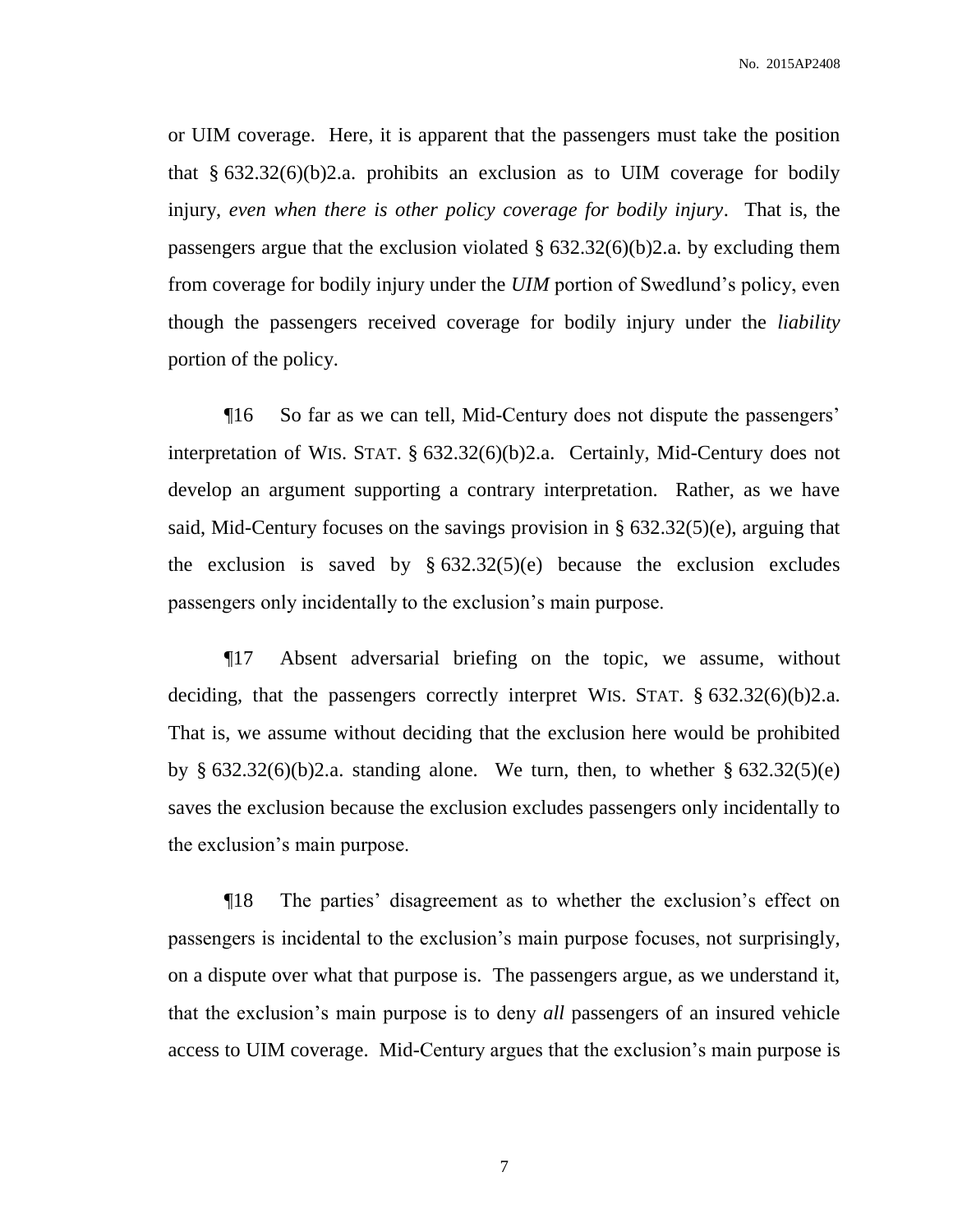to prevent a policy's UIM coverage from being converted to additional liability coverage.

¶19 Regardless whether the exclusion is accurately characterized as preventing the policy's UIM coverage from becoming "additional liability coverage," we agree with Mid-Century that the exclusion excludes insured-vehicle passengers only incidentally to the exclusion's main purpose, which we conclude is more accurately characterized as preventing a policy's UIM coverage from, in effect, acting as supplementary liability coverage under the same policy.

¶20 To begin, the passengers' "main purpose" argument is plainly contrary to the UIM grant of coverage and to the exclusion on their face. Under those provisions, there are any number of scenarios in which, despite the exclusion, insured-vehicle passengers have UIM coverage. To take a concrete example, suppose the facts were the same as here except that a third-party driver caused the passengers' injuries and had \$100,000 in liability coverage. On that set of facts, the passengers (along with Swedlund herself) would have access to \$400,000 in UIM coverage under Swedlund's policy (the policy's \$500,000 UIM limit less the underinsured motorist's \$100,000 liability coverage). It follows that the exclusion is not intended to disadvantage all passengers as a class, or even a large majority of passengers. At most, what can be said is that the exclusion has an effect on a subset of passengers.

¶21 Mid-Century's "main purpose" argument, in contrast, is consistent with the policy language, and with the policy limits, as the facts of this case illustrate. The exclusion as applied here makes clear that the passengers cannot, in effect, have access to Swedlund's \$500,000 UIM coverage limits on top of her \$500,000 liability coverage limits, placing Mid-Century on the hook for up to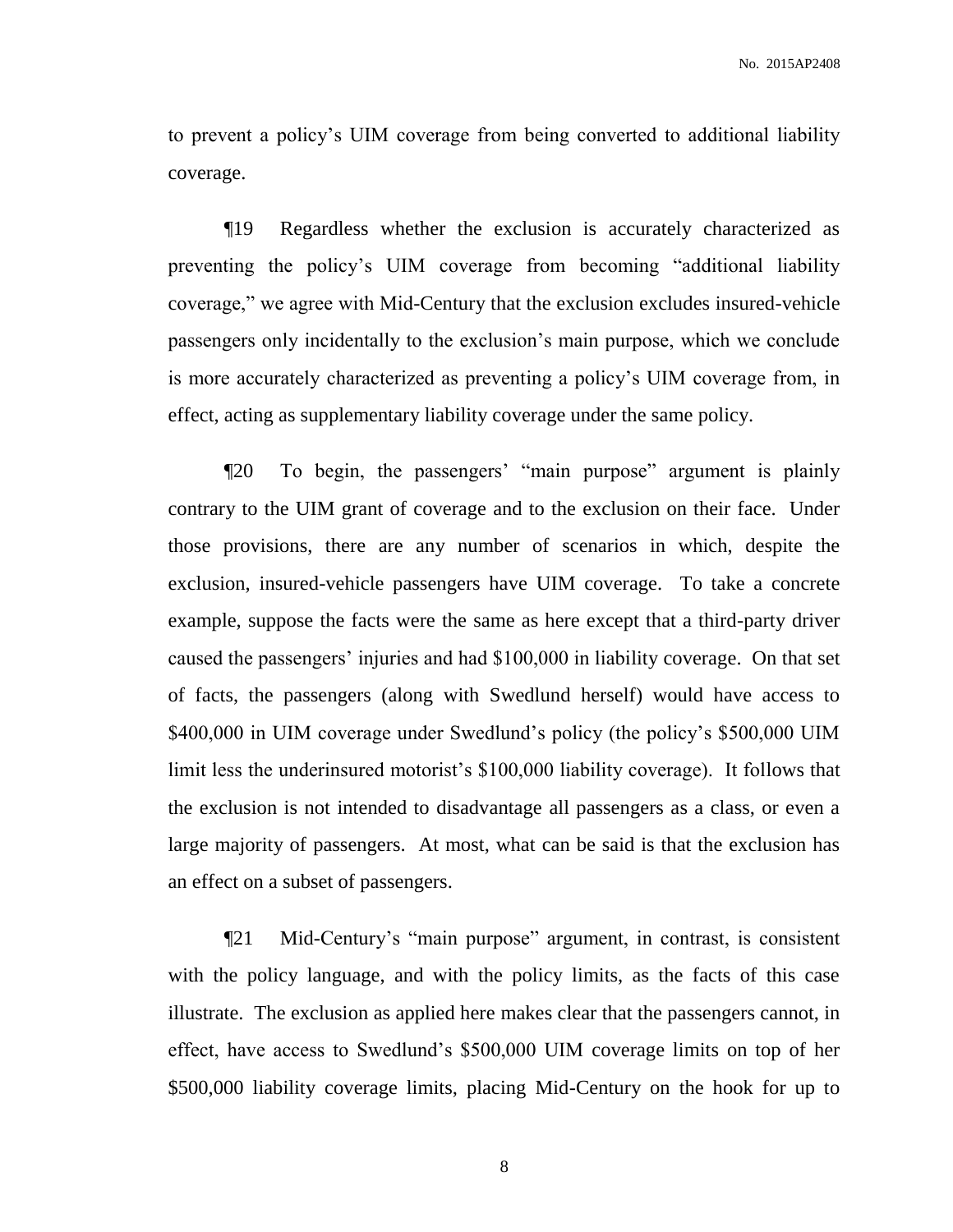\$1,000,000 based on Swedlund's alleged negligence. More generally, as noted above, the exclusion prevents the policy's UIM coverage from acting as supplementary liability coverage under the same policy, making clear that UIM coverage does not apply to the extent that the insured driver was at fault and was operating a vehicle insured by the policy's liability coverage.

¶22 Mid-Century's argument as to the exclusion's main purpose is also backed up by persuasive authority. *See, e.g.*, *Mercury Indem. Co. of Ill. v. Kim*, 830 N.E.2d 603, 608 (Ill. App. Ct. 2005) (suggesting that the purpose of such exclusions is to "prevent the stacking of underinsured motorist coverage on to liability coverage under a single policy"); *Millers Cas. Ins. Co. of Tex. v. Briggs*, 665 P.2d 891, 895 (Wash. 1983) (suggesting that such exclusions prevent "dual recovery" that "would transform underinsured motorist coverage into liability insurance"); 3 IRVIN E. SCHERMER & WILLIAM J. SCHERMER, AUTOMOBILE LIABILITY INSURANCE 4TH § 39:3 (4th ed. 2014) ("Most uninsured motorist/underinsured motorist endorsements exclude a motor vehicle insured under the policy's liability coverages from the definition of an uninsured/underinsured motor vehicle. Absent such an exclusion, the inadequacy of a negligent host's policy's liability limits to wholly compensate an injured passenger could activate its underinsured motorist coverage and cause it to serve as an expansion of the policy's liability limits.").

¶23 Finally, our supreme court's decision in *Vieau v. American Family Mutual Insurance Co.*, 2006 WI 31, 289 Wis. 2d 552, 712 N.W.2d 661, lends support to Mid-Century's argument. The question there had to do with a UIM "own-other-car" exclusion that excluded household family members who owned their own separate vehicles. *See id.*, ¶¶2, 7, 11, 22. The excluded family member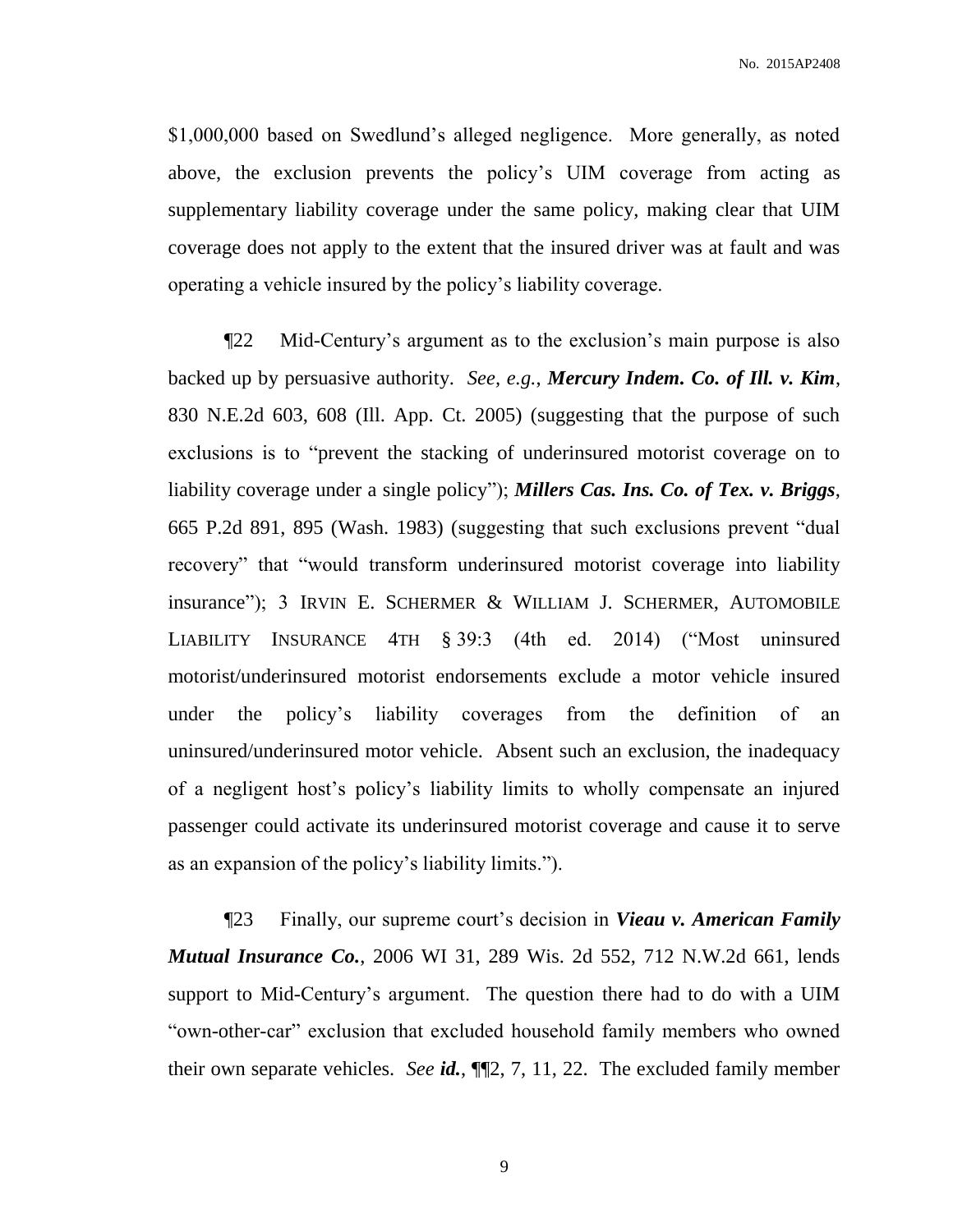No. 2015AP2408

in *Vieau* challenged that exclusion under WIS. STAT. § 632.32(6)(b)1., which provides:

> No policy may exclude from the coverage afforded or benefits provided:

> 1. Persons related by blood, marriage or adoption to the insured.

The court in *Vieau* explained that § 632.32(5)(e) saved the exclusion because the exclusion's effect on household family members was incidental to the exclusion's main purpose, which was to prevent such family members from "piggybacking" onto another policy's UIM coverage. *See Vieau*, 289 Wis. 2d 552, ¶¶12-14, 23, 28-29. The court in *Vieau* concluded that the insurance company in *Vieau* was "first and foremost excluding [the family member] by virtue of his ownership of another vehicle …, and it was not excluding [him] on the basis that he was related to [the insured]." *Id.*, ¶29.

¶24 Similarly, here, the exclusion at issue prevents the passengers from "piggybacking" UIM coverage onto liability coverage under the same policy. To further use the words of *Vieau*, Mid-Century was "first and foremost" excluding the passengers for that type of purpose and "not excluding [them] on the basis that" they were passengers. *See id.*<sup>5</sup>

 $\overline{a}$ 

<sup>&</sup>lt;sup>5</sup> The passengers direct our attention to two cases from other states and assert that the courts in those cases concluded that similar exclusions were unenforceable. *See Taylor v. Travelers Indem. Co. of America*, 9 P.3d 1049, 1051-53 (Ariz. 2000); *Lewis v. State Farm Mut. Auto. Ins. Co.*, 838 P.2d 535, 537-39 (Okla. Ct. App. 1992). Putting aside other differences that affect the persuasive value of these two cases, we decline to rely on these two cases because they do not address state statutes with language sufficiently comparable to WIS. STAT. § 632.32(5)(e) and (6)(b)2.a.